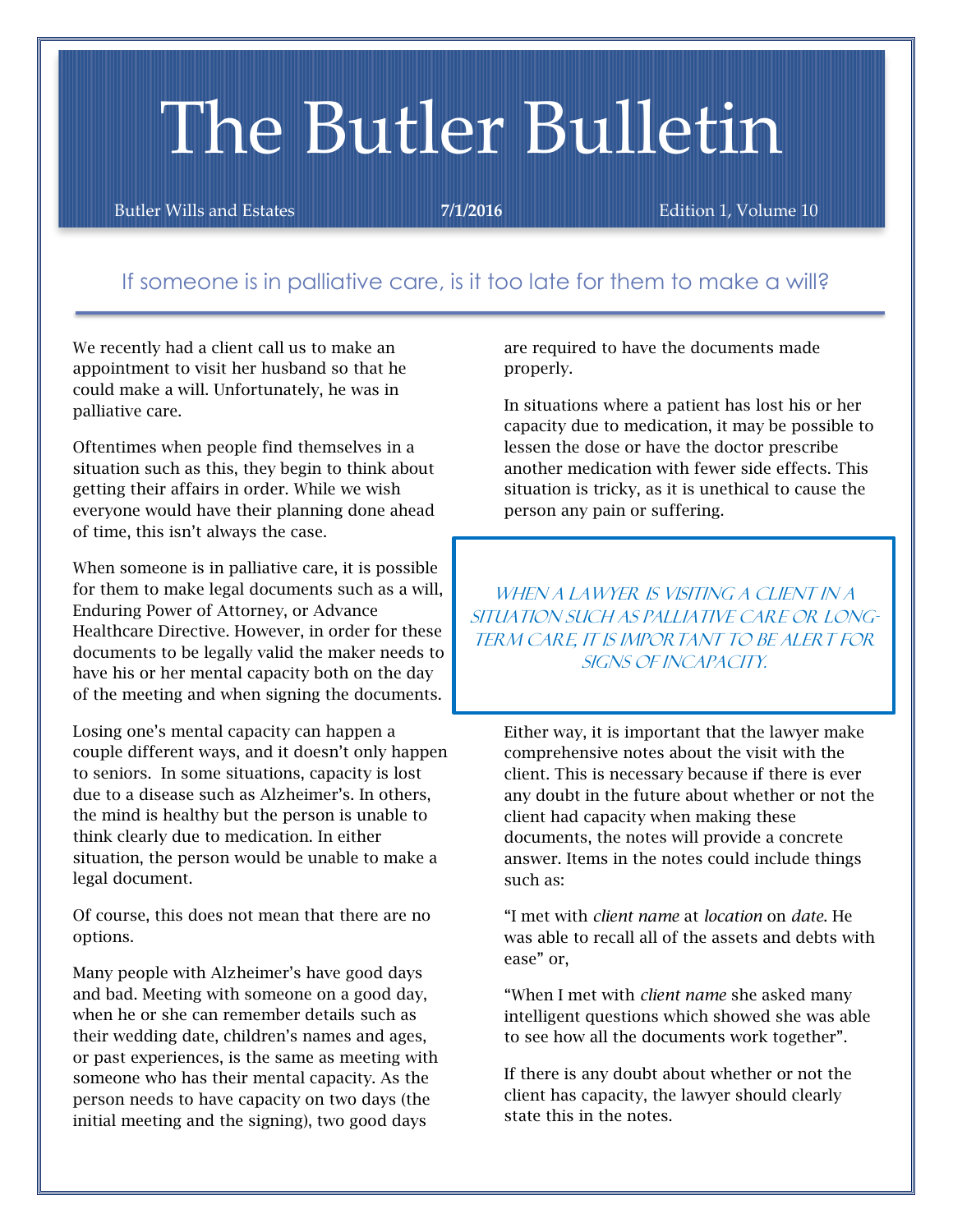## Most Commonly Made Mistakes in Homemade Wills

Homemade wills are more common than people think. Here are some of the most commonly made errors in homemade wills:

- 1. No executor designation. The executor is the person who looks after your estate once you've passed. In homemade wills, people tend to focus on passing on their assets. While this is definitely part of making a will, you need to designate someone to do the actual work.
- 2. No residue clause. Once the taxes have been paid and the specific items mentioned in your will have been accounted for, what's left is called the residue of your estate. Homemade wills often don't consider what will happen with the residue, which means only part of the estate has been taken care of.
- 3. The witness is a beneficiary. The will needs to be signed by the person (the testator) in front of two witness who watch him or her sign the document. Then they watch each other sign, and one of them signs an affidavit swearing all of the formalities have been followed. If one of the witnesses is a beneficiary of the estate, the gift you had intended to leave to that person is invalid. This will upset the person, and potentially leave you in a state of partial intestacy.
- 4. Partly in someone else's writing. If your homemade will is 100% in your own handwriting, you don't need witnesses. So to avoid possibly ruining the will with a beneficiary as a witness, have someone with neat writing write it for you and save the trouble, right? WRONG. If your will is even partially in someone else's writing (or typed), it is invalid.

This problem is most often seen with wills made from kits. Either the forms have been supplied and filled in by the person, or typed online and printed. Either way, they still need witnesses.

## *Are Online Will Kits a Good Choice?*  $\bullet \bullet \bullet$

Quite a few people turn to online will kits when they want to write their own will. The idea of a kit is that it is put together by someone who knows what they are doing, and will save you the trouble of researching all the different aspects of the document. When done properly, kits can be very helpful.

The problem with online will kits is they tend to be designed as one size fits all, which most of know from clothes shopping actually means "one size fits nobody". For the most part they account for the most basic of circumstances, and don't address concerns such as capital gains tax, witness regulations, or possible mistakes you have already made (e.g. intergenerational joint property). The questions you answer to complete an online will barely scrape the surface of your situation.

While an online will kit might be good enough for an extremely simple, straightforward estate, the truth is most estates are not as simple as people think they will be. Family situations are complicated.

Besides, when it comes to your family, is something "good enough" what you want?

# Listen for us on VOCM, WEEKDAYS AT 1:30!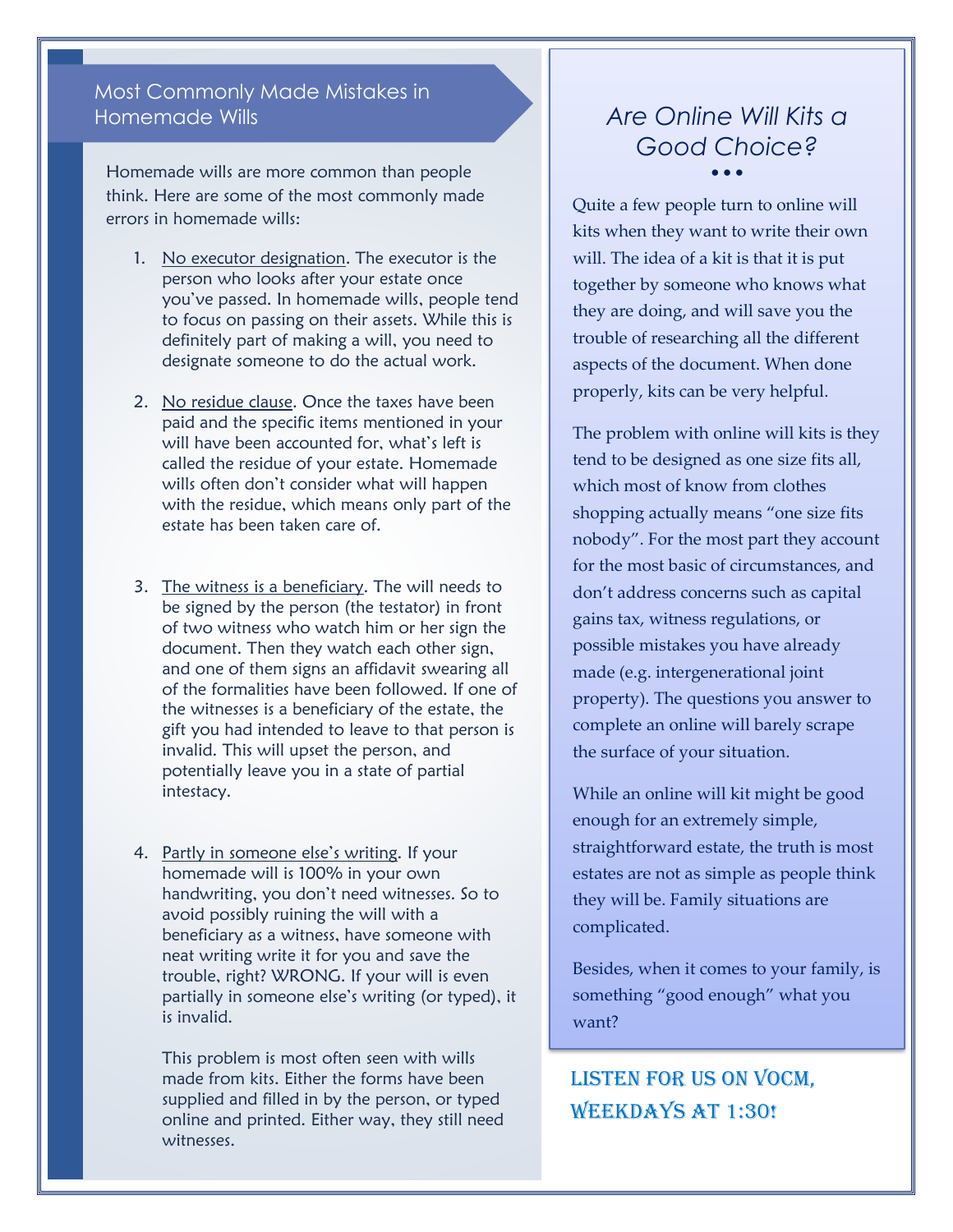# The "No Contest Clause"

What do you do if you want to stop someone from contesting your will? There is no sure-fire to prevent someone from contesting your will if they really want to, although there are steps you can take to discourage them. Often this issue arises when the person wants to leave someone out of their will entirely, or leave them a significantly smaller share than everybody else.

The easiest thing you can do is to put a sentence or two in your will stating why you want to leave this person nothing or very little. It doesn't need to be a full explanation of every thought you put into the matter, as long as it is clear that you thought through the decision.

Secondly, you can include an *in terrorem* clause in your will, which is better known as a "no contest" clause. This clause states that if someone contests your will, he or she will forfeit their share of the inheritance and it will go to someone else.

These clauses are not bulletproof; however, they make it incredibly difficult for someone to argue that you are arbitrarily treating them unfairly.

## Is it true that if you leave someone a dollar, they cannot sue your estate for a LARGER SHARE?

In short, no. No matter how much you leave someone, if they feel it is unfair they can contest your will. Whether or not they will win is a different story.

In order to contest a will, the person must apply to the courts and have them decide that the will in invalid. To be successful, the person must have sufficient evidence to prove that the will is invalid.

There are three main categories these cases fall into:

- 1. Undue influence. This includes proving that the person who made the will was forced to create the document.
- 2. Lack of mental capacity. The person must be able to prove the deceased person did not have the ability to understand what (s)he was doing.
	- 3. Problems with the documents. This would include not following the regulations for signing, no witnesses, etc.

## WHAT IF THE WILL IS VALID?

In these cases, there are some people who automatically have the right to sue for a larger share, based on the concept of "dependent relief".

Essentially, anyone who is dependent upon the deceased person is obligated to support all of his or her dependents.

Dependents include:

Minor children

- Adult children with a mental or physical disability that prevents them from earning a living
- A legally married spouse (some provinces include a common-law spouse) without other adequate support e.g. house, life insurance, RRSP, etc.